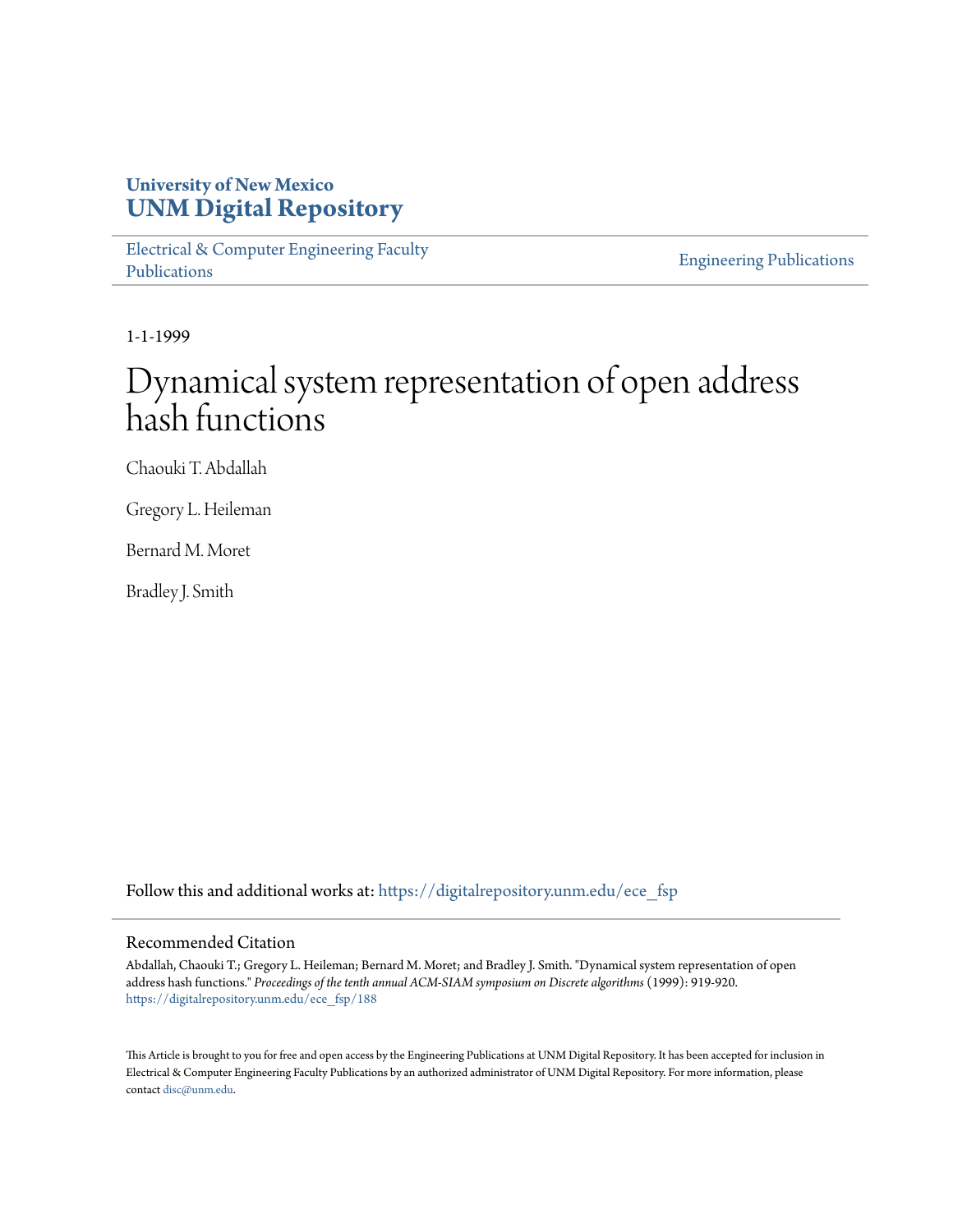# Dynamical System Representation of Open Address ,Hash Functions

Gregory L. Heileman\* Chaouki T. Abdallah\* Bernard M. E. Moret<sup>†</sup> Bradley J. Smith\*

#### Abstract

This paper demonstrates how a broad collection of hash function families can be expressed as dynamical systems. We then show that this representation can be useful for analysis. In particular, we provide an analysis which proves that a widely-used family of double hash functions will transform any initial distribution of keys into the uniform distribution over the table space.

## 1 Introduction.

Number theory and probabilistic analyses have typically been used to justify the use of various probing strategies for open address hashing. For example, Guibas and Szemeredi [l], and later Lueker and Molodowitch [3], have shown that double hashing offers a good approximation to uniform hashing if the hash function is assumed to select table entries with equal probability. In this paper we use an analysis based on nonlinear dynamical systems theory to provide a similar result, without making any probabilistic assumptions about the data distribution. The key to our approach is the ability to express hash functions as dynamical systems.

We consider four important families of hash functions: linear probing, quadratic hashing, linear double hashing, and exponential double hashing. We assume that each of these hashing strategies implements the  $Find(k), Insert(x), and Delete(k) operations, where k$ is a key drawn from a totally ordered universe  $U$ , and  $x$  is a data element that has a key associated with it. We assume that these operations are implemented on a table of size  $m$ , and that a table index is computed from the key using a ordinary hash function  $h$ , that performs the mapping  $h: U \to \mathbb{Z}_m$ , where  $\mathbb{Z}_m$  denotes the integers modulo  $m$ . An open address hash function  $H$ makes use of one or more ordinary hash functions to successively probe the table space in the event of collisions.

#### 2 Hashing Functions as Dynamical Systems.

The family of linear hash functions can be expressed as

$$
(2.1) \t\t\t H_{\mathcal{L}_n} = (h(k) + cn) \bmod m,
$$

where  $h$  is an ordinary hash function,  $c$  is a constant, and  $n = 0, 1, \ldots$  is the probe number. This technique is known as linear hashing because the argument of the modulus operator is linearly dependent on the probe number. In order to construct an equivalent iterator for  $(2.1)$ , it must be rewritten as a recurrence relation so that it has explicit dependence on previous values of the iteration sequence. Since

 $H_{\mathcal{L}_{n+1}} = (h(k) + cn + c) \bmod m,$ 

and using the fact that for  $a, b, m \in \mathbb{R}$ ,

$$
(a + b) \bmod m = (a \bmod m + b \bmod m) \bmod m,
$$

we may rewrite (2.1) as the following linear timeinvariant first-order iterator

$$
H_{\mathcal{L}_{n+1}} = (H_{\mathcal{L}_n} + c) \mod m
$$
  

$$
H_{\mathcal{L}_0} = h(k).
$$

An equivalent description in one-dimensional state space is given by

$$
x_{n+1}=(x_n+c) \bmod m,
$$

where  $x_0 = h(k)$ , and  $H_{\mathcal{L}_n} = x_n$  is the output equation used to iterate over the table space. Note that the dependence on  $k$  is specified in the initial condition.

Quadratic hashing is an extension of linear probing that makes the probe sequence nonlinearly dependent on the probe number  $n$ . For any ordinary hash function  $h$ , the family of quadratic hash functions is given by

$$
H_{Q_n} = (h(k) + c_1 n + c_2 n^2) \bmod m,
$$

where  $c_1$  and  $c_2$  are constants. Using the technique applied previously, we obtain the following iterator

$$
H_{Q_{n+1}} = (H_{Q_n} + c_1 + c_2(2n+1)) \bmod m,
$$
  
\n
$$
H_{Q_0} = h(k).
$$

This can be rewritten as the following set of coupled linear (modulo m) time-invariant first-order iterators in two-dimensional state space

$$
x_{n+1} = (x_n + 1) \mod m,
$$
  
\n
$$
y_{n+1} = (y_n + 2c_2x_n + c_2 + c_1) \mod m,
$$

<sup>\*</sup>Department of Electrical and Computer Engineering, +Department of Computer Science, University of New Mexico, Albuquerque, NM 87131, USA.